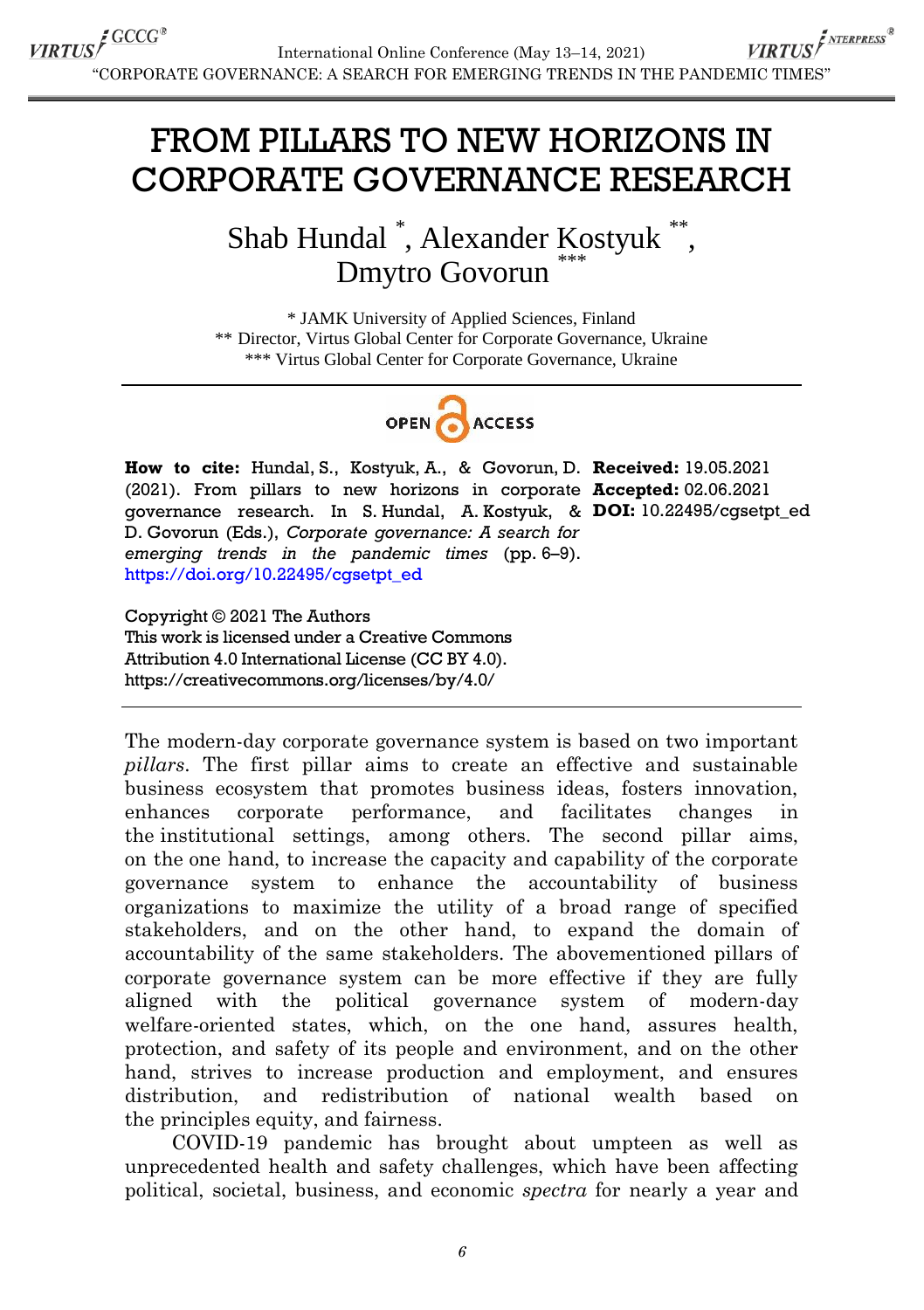VIRTUS<sup>S</sup>GCCG®

VIRTUS<sup>F NTERPRESS®</sup> International Online Conference (May 13–14, 2021) ―CORPORATE GOVERNANCE: A SEARCH FOR EMERGING TRENDS IN THE PANDEMIC TIMES‖

a half. Most of these challenges have been unknown hitherto, and global leadership has been struggling to understand the dynamics of this pandemic and develop solutions to overcome it. The pandemic has forced companies to change their normal production, and distribution systems abruptly, and innovate alternative business approaches, for example, telework. The telework approach, on the one hand, aims to ensure the health and safety, and family lives of their employees and, on the other hand, endeavors to improve productivity, efficiency, and sustainability of business operations. Similarly, amidst the ongoing *new normal* situation, companies will have to cultivate and create a culture that encourages effective communication, creativity, cooperation, collaboration, and wellbeing. Furthermore, the global business ecosystem will experience more impetus to create, and diffuse scientific developments, strengthen the health system (especially the public one) and make significant investments in the field of technological innovation, and social entrepreneurship.

Such innovations in terms of business planning, strategies, and operations, on the one hand, underline the inherent strength, competitiveness, and resilience of the modern corporate world, despite being surrounded by the global threat to humanity *per se*, on the other hand, point out the governance challenges that the corporate world is grappling with.

In 2015, the member states of the United Nations adopted ‗the 2030 Agenda for sustainable development' at the UN summit held in New York. A striking feature of this agenda is the significant emphasis on the multidimensional synergies of business organizations with national governments, multilateral organizations, civil societies, and other stakeholders. Undoubtedly, business leaders can play a pivotal role in discharging their commitment to support sustainable development by incorporating sustainable development goals (SDGs) into their corporate planning, strategies, and operations. *The new normal* has necessitated the global corporate governance system to look even more outward and work in close cooperation with external stakeholders including global political leadership, civil society, and media to calibrate, customize and implement the SDGs at both micro and macro level. Stakeholder-based corporate governance research has a solid fundament (Rendtorff, 2020; Rudyanto & Veronica Siregar, 2018; Danker, 2013; Gray, 2006; Freeman & Evan, 1990). The board of directors will be expected to play a more proactive role to solve the global socio-economic-ecological problems including climate change, water and food crises, poverty and inequality, health issues, among others. These expectations are based on numerous previous research (Jaber, 2020; Guedes & Monteiro, 2020; Otman, 2019; Rix, 2019; Huse, 2005). The existing crisis has also led the corporate governance system to include more effective dialogue and cooperation between smaller (even start-ups) and larger corporates (including multinational corporations) to develop the minimum common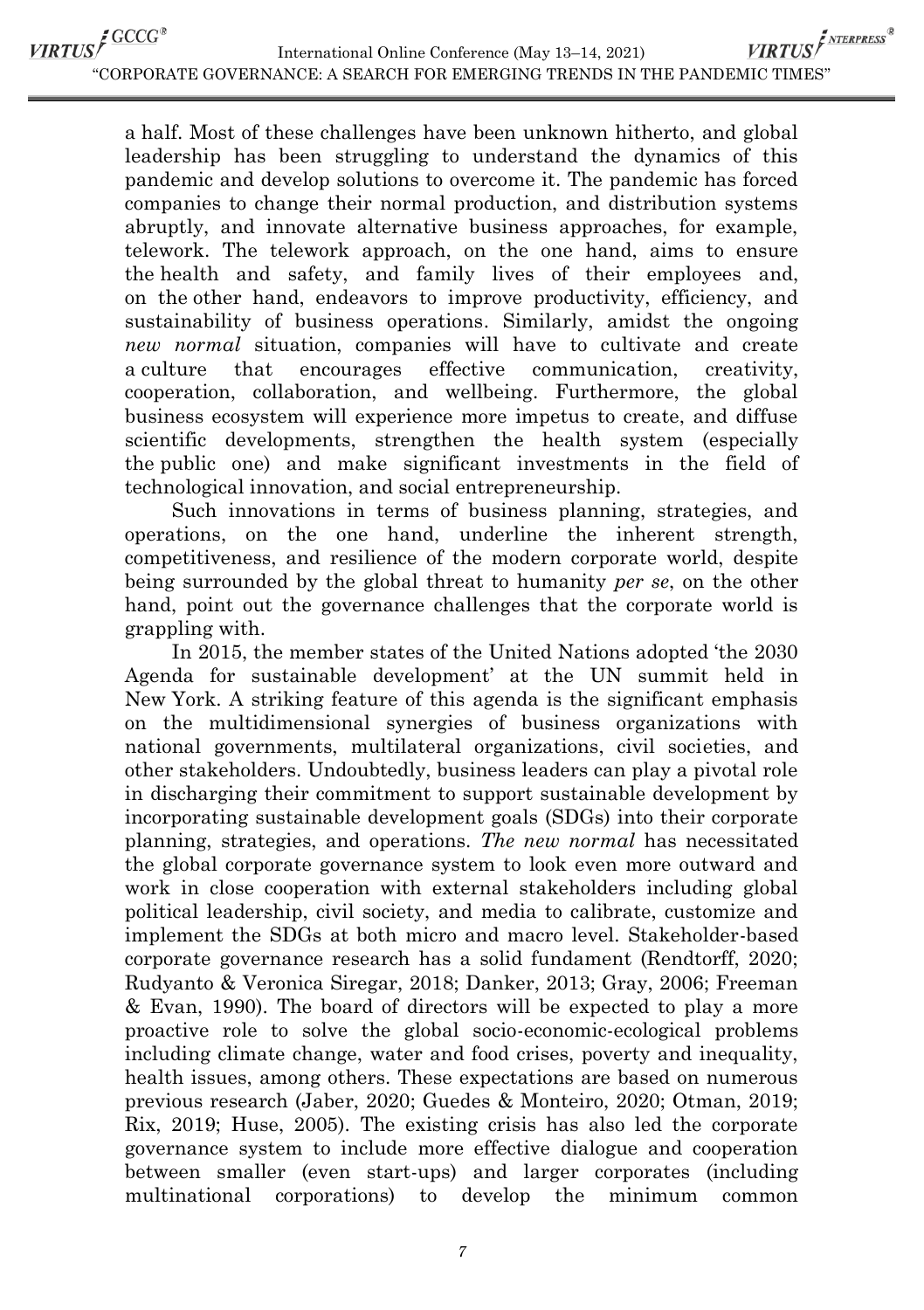VIRTUS <sup>CCCC®</sup> VIRTUS<sup>F NTERPRESS®</sup> International Online Conference (May 13–14, 2021) ―CORPORATE GOVERNANCE: A SEARCH FOR EMERGING TRENDS IN THE PANDEMIC TIMES‖

> understanding of the core issues and efforts to find the relevant solutions subsequently. Corporate governance boundaries are expanding remarkably (Gouiaa, 2019; Pérez Carrillo, 2009; Ho, Tower, & Barako, 2008).

> In the future, any academic research, and discourse in the corporate governance discipline will be requiring considerable focus on the issues highlighted above. However, this path is not free from challenges either. Researchers can come across challenges related to the objective understanding of core problems, and related dynamics and national regulatory principles, and policies. Conceptualizing the research ideas in the light of *the new normal* and developing appropriate research methodology can also be daunting tasks. The research journey starting from research ideas — to developing of research objectives — to forming of hypotheses  $-$  to creation of variables  $-$  to building up of analysis models will be requiring significant dependence on an inter-disciplinary approach.

> On the one hand, researchers must be prepared to embark upon developing new research topics, for example, the effects of board structures on sustainability initiatives, human rights, public policy initiatives, technology and sustainability, and wellbeing and quality of health, however, they must also undertake existing topical research especially those related to board dynamics, ownership structures, the role of institutional investors, executive remuneration in the new institutional settings particularly those in Asia, Africa and other developing countries in the world.

> In this context, this international online conference "*Corporate Governance: A Search for Emerging Trends in the Pandemic Times*" held by the team and international scholarly network of Virtus Global Center for Corporate Governance is an excellent platform to present, discuss and share the most recent ideas in the corporate governance research. This conference is the third scholarly online forum held by the team of Virtus GCCR since May 2020. There are more than 20 accepted presentations from scholars from various countries of the world. Such sort of joint efforts of scholars is a bridge to the new horizons in corporate governance research, especially in the time of the pandemic.

## **REFERENCES**

- 1. Pérez Carrillo, E. (2009). Approach to corporate governance and supporting shareholders' interests. *Corporate Ownership & Control, 7(1)*, 18–27. <https://doi.org/10.22495/cocv7i1p2>
- 2. [Danker,](https://www.emerald.com/insight/search?q=Millicent%20Danker) M. (2013). Understanding stakeholder activism, managing transparency risk. In D. [Crowther, &](https://www.emerald.com/insight/search?q=David%20Crowther) G. [Aras, \(E](https://www.emerald.com/insight/search?q=G%C3%BCler%20Aras)ds.), *The governance of risk: Vol. 5. Developments in corporate governance and responsibility* (pp. 33–72). [https://doi.org/10.1108/S2043-0523\(2013\)0000005006](https://doi.org/10.1108/S2043-0523(2013)0000005006)